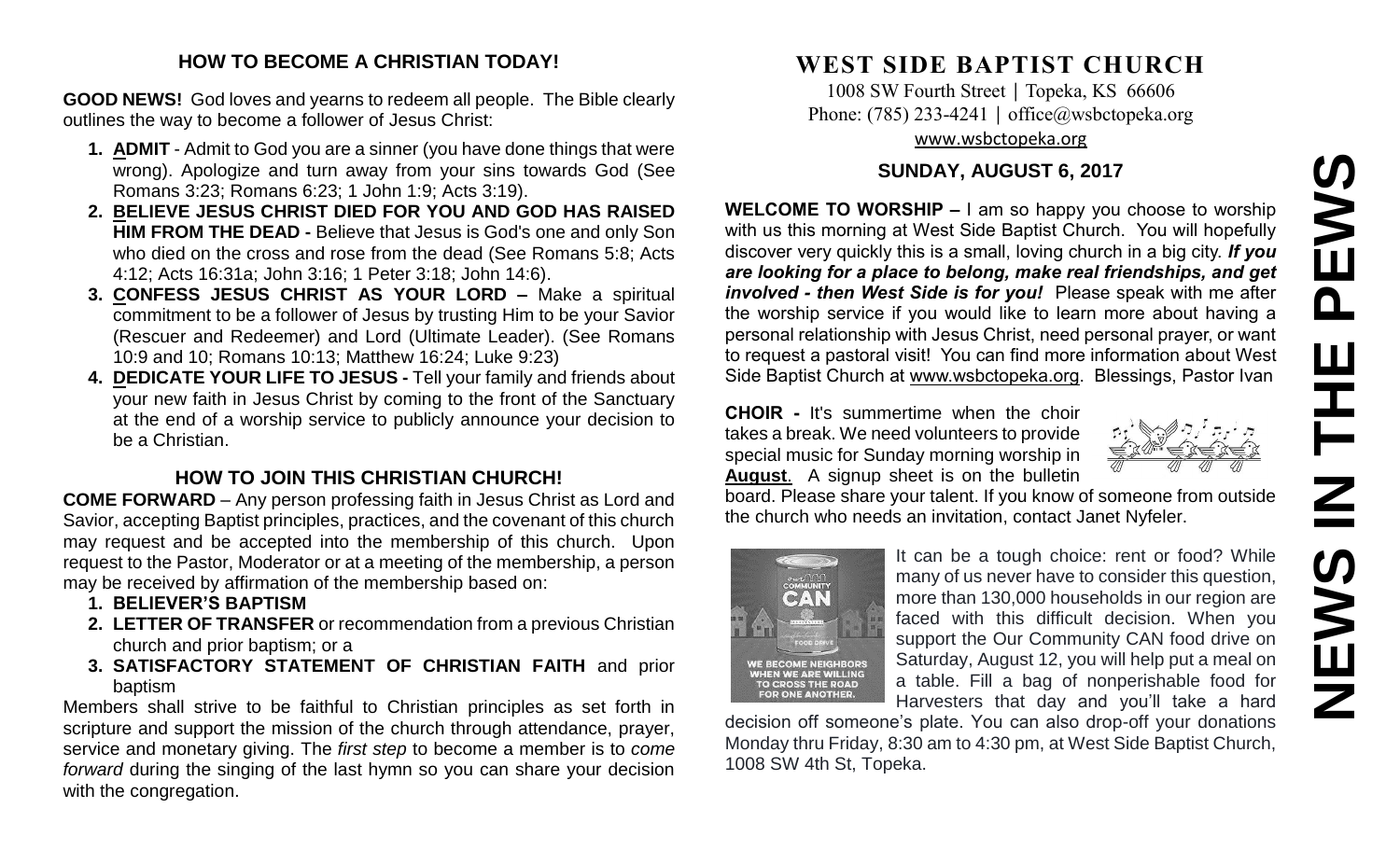**CALLING ALL RINGERS! -** Are you interested in learning to play bells or honing your bell-playing skills? A fabulous workshop will be held at our sister facility, First Baptist Church, on August 10 from 9:30 a.m. to 12:30 p.m. No musical training or prior experience is necessary. You simply need to be able to count to 4! The clinician is Silver Woodbury, who has 30+ years of experience as a bell choir performer, director, and clinician. The experiential workshop is open to individuals of all ages. If you register and attend, West Side Baptist Church will pay your fee. If you register but do not attend, you will be responsible for the fee. The registration sheet is posted on the office bulletin board.

Please contact Marjorie O'Konski, if you have any questions or would like more details. She will be available after Sunday services or via email: mjokonski@hotmail.com.

**WOMEN'S MINISTRY (ABW) -** Travel with American Baptist Women's Ministries and American Baptist Women in Ministry (ABWIM) to the **Republic of Georgia on October 31 to November 11, 2017**, for a unique



intercultural/interfaith spiritual pilgrimage. The MINISTRI

Spiritual Pilgrimage will include up to 14 Baptist and Muslim women from the U.S. The purpose of the pilgrimage is to break barriers and build bridges between Christians and Muslims, multiple generations, Georgians and Americans, and lay and ordained women. In the Republic of Georgia, women will experience homestays with Muslim families, advocacy for gender justice and religious rights, the stunning geography of Georgia's mountains and vineyards, and more!

**WWW -** Please join us for our opening night with a Western Roundup for Wonderful West Side Wednesdays on August 30, 2017. Supper will be served at 5:30 PM. Registration forms will be available to fill out that night for classes beginning the next week. Classes are available for Kindergarten through Adults. The focus for this night is to get acquainted and ready to begin another exciting season of WWW. There will be singing, games, and even a skit with a cowboy or two.

uth! Sunday, August 20<sup>th</sup>, the youth choir will start rehearsing at 9:00 am before going on to Sunday School. Hopefully, the youth choir will provide special music about once every six weeks, so rehearsals are important. Some of the **DI** songs we will be learning are:

 East to West by Casting Crowns Thrive by Casting Crowns He Knows My Name by Francesca Battistelli Write Your Story by Francesca Battistelli Holy Spirit by Francesca Battistelli

ttention It will be helpful if when you young folks are listening to your favorite Christian music, that you find some of these songs to listen to so that you gain familiarity with the words and music. Also, bring a list of your favorite Christian songs that you would like to learn to sing. If you have friends who do not attend another church, please invite them to sing with us.



### **A NEW CHOIR SEASON IS ABOUT TO START!** On **WEDNESDAY, AUGUST 23,**

please all who enjoy singing and have some available time to spend learning music on Wednesday evenings from 7:00 to 8:00 pm, please come to the church at 6:30 pm for an ice cream social provided by Janet Nyfeler. We have a new accompanist, Marjorie O'Konskie, who is also our newly hired organist. This will be a good time to get to know Marjorie. We will visit about songs coming up and maybe even sing a few. Regular weekly rehearsals will begin at 7:00 pm on Wednesdays on August 30 following WWW.

Please RSVP for the ice cream social (spouses are welcome even if they don't plan to sing in the choir): Janet 271-9460 or [janetnyfeler@gmail.com](mailto:janetnyfeler@gmail.com)